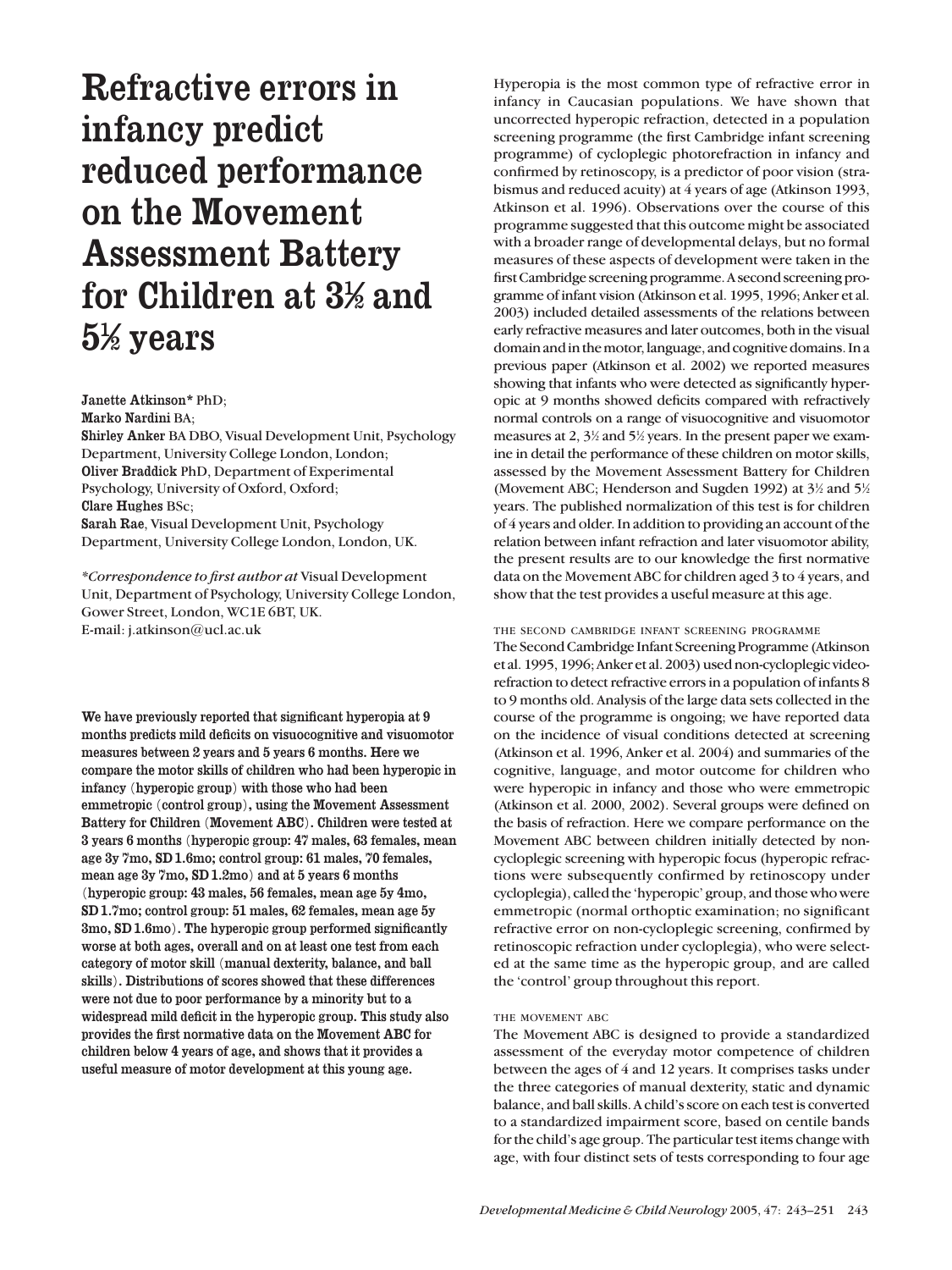bands covered by the Movement ABC (4 to 6, 7 to 8, 9 to 10, and 11 to 12y). Scores are standardized independently for different age groups within a single band. Although at  $3\frac{1}{2}$  years of age our group was 6 months below the youngest age for which the test items are intended, most children completed the tests and there was no strong floor effect.

## Method

PARTICIPANTS

All infants born within a 2-year period during 1992 to 1994 in

| <b>Table I:</b> Characteristics of groups tested at $3\frac{1}{2}$ and $5\frac{1}{2}$ years of age |  |  |  |  |
|----------------------------------------------------------------------------------------------------|--|--|--|--|
|----------------------------------------------------------------------------------------------------|--|--|--|--|

| Characteristic                                           | Group         |               |  |  |
|----------------------------------------------------------|---------------|---------------|--|--|
|                                                          | Control       | Hyperopic     |  |  |
| $3\%$ years                                              |               |               |  |  |
| $n$ (Male/Female)                                        | 131 (61/70)   | 110(47/63)    |  |  |
| Mean age, y:mo (SD, mo)                                  | 3:7(1.2)      | 3:7(1.6)      |  |  |
| Refraction at 9 months:<br>greatest axis D, mean (SD)    | $+1.80(0.70)$ | $+5.33(1.48)$ |  |  |
| $5\%$ years                                              |               |               |  |  |
| $n$ (Male/Female)                                        | 113 (51/62)   | 99 (43/56)    |  |  |
| Those also seen<br>at $3\frac{1}{2}$ years, <i>n</i> (%) | 106 (81)      | 87 (79)       |  |  |
| Mean age $y$ : mo $(SD, mo)$                             | 5:3(1.6)      | 5:4(1.7)      |  |  |
| Refraction at 9 months:<br>greatest axis D, mean (SD)    | $+1.78(0.74)$ | $+5.30(1.49)$ |  |  |

SD, standard deviation; D, dioptres.

the Cambridge (UK) Health District were invited for a vision screening appointment. Of these, 5142 (76%) attended (mean age 8.1mo, standard deviation [SD] 0.8) and had non-cycloplegic videorefraction and an orthoptic examination. All those meeting the criteria for a focusing error, i.e. misaccommodation on the target in one or both eyes, and/or failure on orthoptic examination (total  $n=491$ ) were invited for a followup appointment one month later, along with 287 randomly selected, visually normal control infants from the same population. At the follow-up appointment refractive status was checked with the standard ophthalmological procedure, cycloplegic retinoscopy. Those with significant refractive errors and a control group without significant refractive errors were invited to attend continuing follow-up sessions at intervals of 4 to 6 months. Parents of these children gave informed consent for participation in this study, which was approved by the Ethics Committee of the Cambridge District Health Authority. The screening procedure and follow-up criteria are described in detail elsewhere (Anker et al. 2004); for the present paper, only the hyperopic and control groups will be considered.

To be deemed significantly hyperopic an infant had to meet the following criteria: (1) far focus at screening (at least one axis equal to or greater than  $+1.5$  dioptres [D] on either of two non-cycloplegic videorefractions) and  $(2) + 3.5D$  or more of hyperopia in at least one axis on cycloplegic retinoscopy 1 month later. To be eligible for selection as a visually normal control, an infant had to have: (1) normal focus at screening (all axes less than  $+1.5D$  and more than  $-3.0D$ , and a difference of less than 1.5D between parallel axes in the two eyes) and no strabismus or other orthoptic condition, and (2) on

| Category           | Measure                                                                                                            | Description                                                                                                                                                                                                                       | Task                     |
|--------------------|--------------------------------------------------------------------------------------------------------------------|-----------------------------------------------------------------------------------------------------------------------------------------------------------------------------------------------------------------------------------|--------------------------|
| <b>Ball skills</b> | Number of catches                                                                                                  | Catching bean bags with two hands from a distance<br>of 2m (10 attempts). Bag can be gathered to body<br>at age $3\frac{1}{2}$ ; must be a clean catch at $5\frac{1}{2}$                                                          | <b>Catching Bean Bag</b> |
| <b>Ball skills</b> | Number of goals                                                                                                    | Rolling a ball between two posts 40cm apart from a<br>distance of 2m (10 attempts)                                                                                                                                                | Rolling Ball into Goal   |
| Balance            | Time $(s)$                                                                                                         | Walking along a line on floor with heels raised<br>without stepping off the line for 15 steps                                                                                                                                     | Walking Heels Raised     |
| <b>Balance</b>     | Successful attempt: 1st, 2nd, 3rd,<br>or none                                                                      | Jumping from a stationary position with feet together<br>over a cord positioned at knee height. Up to<br>three attempts. Must land with feet together (age 5 <sup>1</sup> / <sub>2</sub> );<br>any position (age $3\frac{1}{2}$ ) | <b>Jumping over Cord</b> |
| Balance            | Number of steps                                                                                                    | Standing on one leg, with arms held freely at sides,<br>for up to 20 seconds. Preferred and non-preferred<br>legs are tested separately                                                                                           | One-leg Balance          |
| Manual dexterity   | Time(s)                                                                                                            | Posting 6 (age $3\frac{1}{2}$ ) or 12 (age $5\frac{1}{2}$ ) cube-shaped beads on<br>a lace, one at a time, as quickly as possible                                                                                                 | <b>Threading Beads</b>   |
| Manual dexterity   | Time(s)                                                                                                            | Posting 12 plastic coins into a bank box, one at a time,<br>as quickly as possible using one hand. Preferred and<br>non-preferred hands are tested separately                                                                     | Posting Coins            |
| Manual dexterity   | Number of divergences from trail plus<br>number of 12mm (half inch) lengths for<br>which line continues to diverge | Using a standard form, the child traces along the length<br>of a winding trail with a pen, trying to stay within<br>its boundaries                                                                                                | <b>Bicycle Trail</b>     |

Table II: Individual tasks comprising Movement Assessment Battery for Children (Henderson and Sugden 1992) for age range 4 to 6 years. Children aged 3½ and 5½ years were tested on all tasks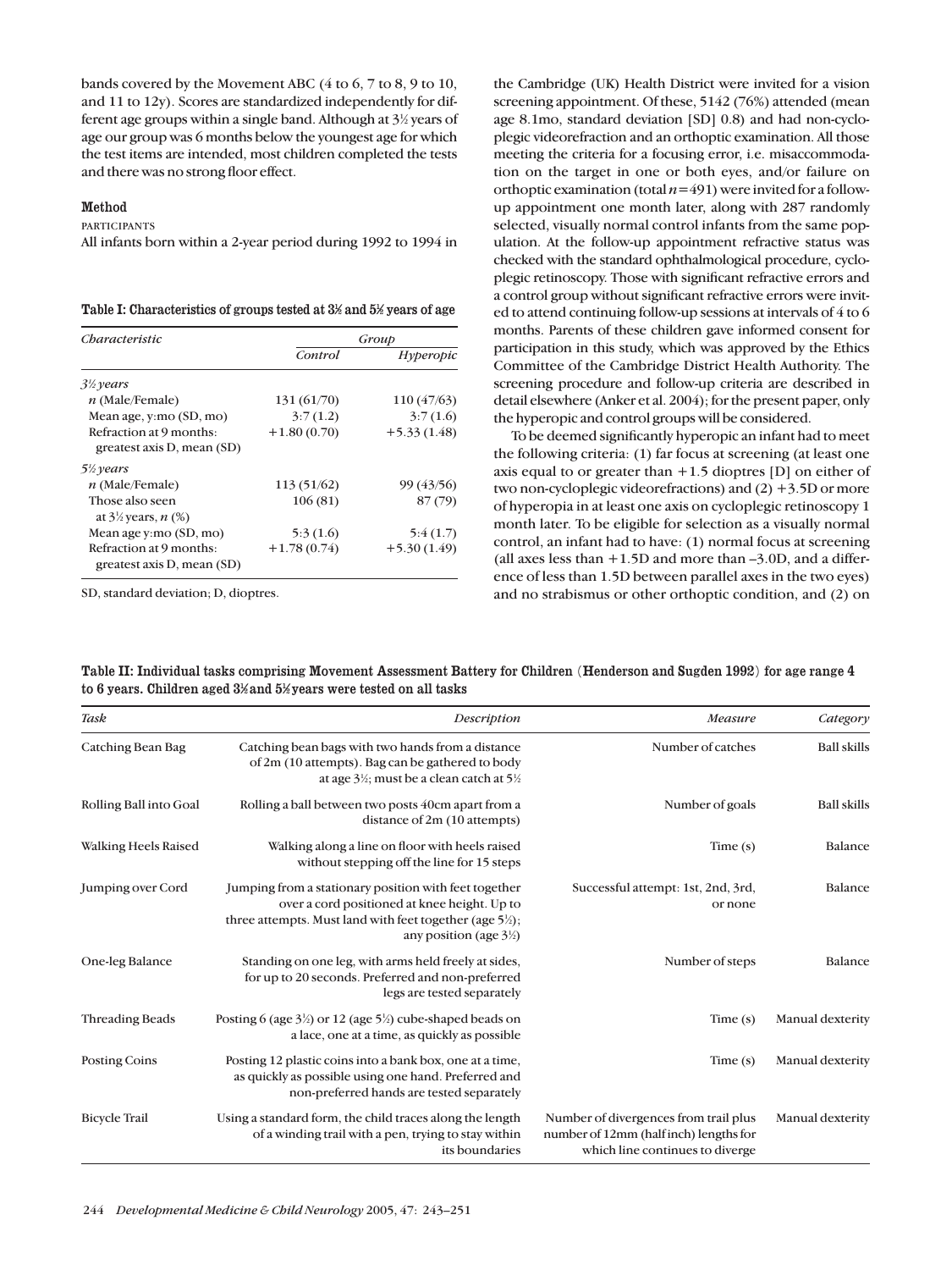cycloplegic retinoscopy 1 month later, less than +3.5D of hyperopia in any axis, less than  $-3D$  of myopia in any axis, and a difference of less than 1.5D between parallel axes in the two eyes. The hyperopic group included children with hyperopic astigmatism, where at least one axis of one eye met the criterion of +3.5D hyperopia by cycloplegic retinoscopy.

Of the 456 with 'far focus' at screening (age 9mo), 394 attended follow-up a month later; 261 of these (129 males, 132 females) were confirmed to be hyperopic; 284 visually normal controls attended follow-up, and 264 (136 males, 128 females) were confirmed visually normal. These confirmed groups provided the children whose data are reported here. The characteristics of the groups of children tested on the Movement ABC at  $3\frac{1}{2}$  years and  $5\frac{1}{2}$  years are presented in Table I. Some children with known developmental problems (e.g. Down syndrome or mild cerebral palsy) were among the follow-up group but have been excluded from this analysis. We report data for all children who attended follow-up appointments at 3<sup>1</sup>/<sub>2</sub> and 5<sup>1</sup>/<sub>2</sub> years: at 3<sup>1</sup>/<sub>2</sub> years this represents 42.1% of the original hyperopic group and 49.6% of the original control group, and at 5<sup>1/2</sup> years 37.9% of the original hyperopic group and

42.8% of the original control group. The remaining children had moved away from the district or had not attended these appointments for Movement ABC testing. The results reported at each age come from slightly larger numbers of participants than in our previous report (Atkinson et al. 2002), because the main part of that analysis involved a large number of different developmental measures and included only longitudinal study of those children who completed all tests.

## **PROCEDURE**

The Movement ABC, age band 1 items (Table II) were administered at ages  $3\frac{1}{2}$  years and  $5\frac{1}{2}$  years. At both ages, tests were administered as for children 4 to 6 years old (Henderson and Sugden 1992). However, due to the children's young age, the length of the battery and the need to complete several other tests at the same session, at age  $3\frac{1}{2}$  years each child attempted each test only once.

Between 3 and 3<sup>1/2</sup> years cycloplegic retinoscopy was performed on children in both groups. The mean greatest axis was 3.05D (SD 1.78) for the hyperopic group and 0.84D (SD 0.83) for the control group, showing that there was still a



Figure 1: *Distributions of raw scores on individual tests for control and hyperopic groups at 3*<sup>1</sup> ⁄2 *years of age. Better performance is plotted towards right of each histogram. For tests Jumping over Cord, Threading Beads, Posting Coins, and Bicycle Trail, lower numbers on horizontal axis represent better performance.* ■, *Control group;* ■, *Hyperopic group; Ref, children who refused to attempt or failed to complete a test; PL, preferred leg; NPL, non-preferred leg; PH, preferred hand; NPH, non-preferred hand.*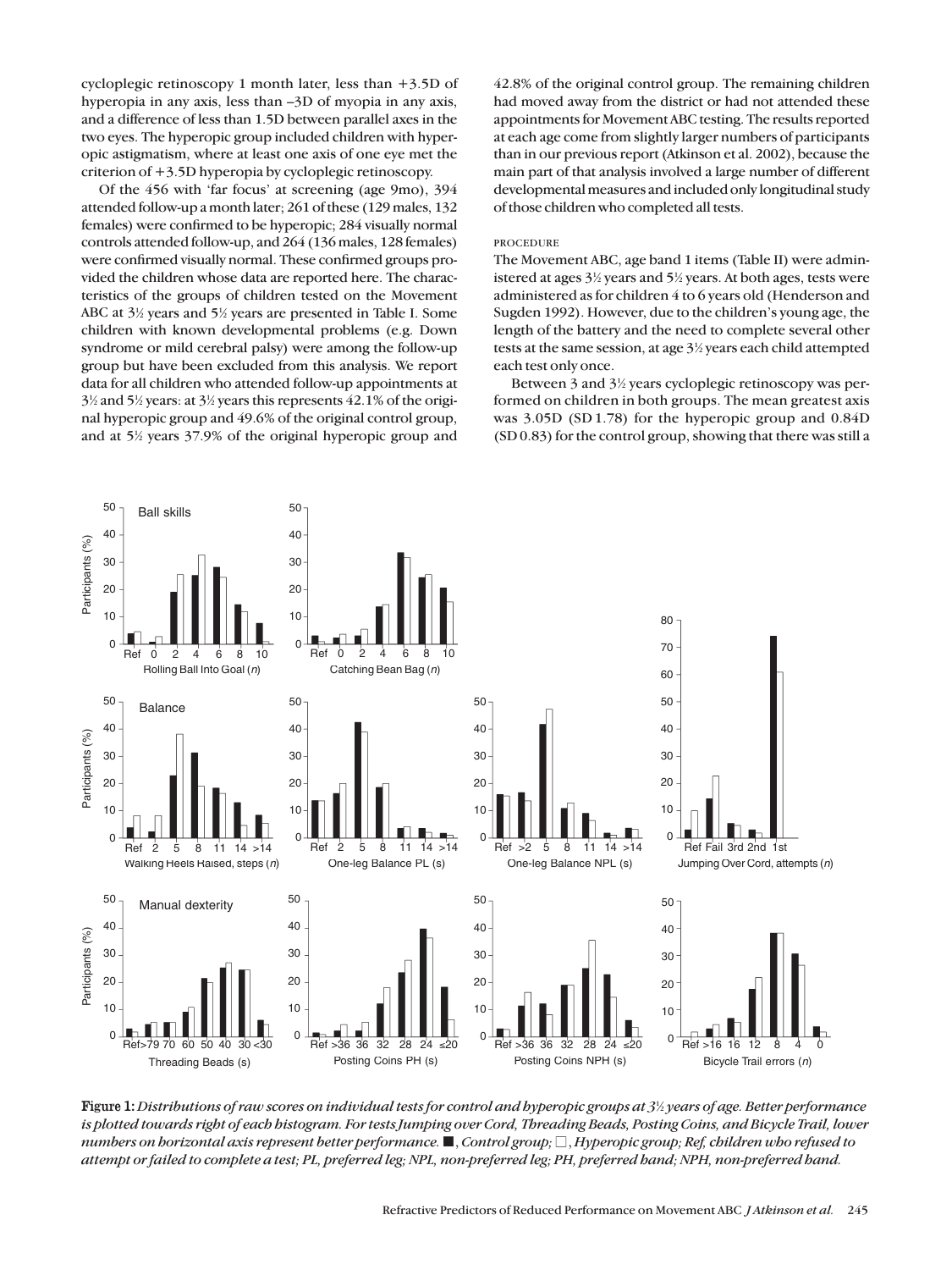significant difference in refraction between the groups, but it was much reduced from the difference at 9 to 10 months of age. Although we do not have measures of cycloplegic retinoscopy from these children at 5<sup>1</sup>/<sub>2</sub> years, at this age we did test their accommodation on a target at 75cm by non-cycloplegic videorefraction. Mean defocus of children in the hyperopic group was 1.87D (SD 1.74) compared with 0.50D (SD 0.17) for the control group.

Children with refractions of +4D or greater on cycloplegic retinoscopy at age 10 months had been entered into a controlled trial of spectacle correction, continuing until age  $3\%$ years (Anker et al. 2004). By the time of the first Movement ABC test (age 3<sup>1/2</sup> years), any child who still had a significant refractive error of more than +1.5D in any axis wore an appropriate spectacle correction for testing with the Movement ABC.

## Results

#### DISTRIBUTIONS OF SCORES ON INDIVIDUAL TESTS

Figure 1 shows the distributions of scores for the control and hyperopic groups on individual tests at  $3\frac{1}{2}$  years. Children who refused or did not complete a test are indicated ('Ref' column). Refusal suggests, but does not prove, that the test was beyond the limits of the child's competence. There was a small but consistent difference in the distributions of the control and hyperopic group's scores. All 10 graphs show a pattern with a higher percentage of the control group than the hyperopic group towards the right, and a higher percentage of the hyperopic group towards the left; that is, towards poorer performance. Nine of 10 tests had a higher proportion of the hyperopic than the control group in the lowest category depicted (poor performance); 10 of 10 had a higher proportion of the control than the hyperopic group in the highest category (good performance).

Most participants attempted the tests despite their young age. The control group's refusal or failure rate was highest on the tests of balance (18 participants for balance on preferred leg, and 21 participants for balance on non-preferred leg), with five or fewer children from the control group refusing or failing on each of the remaining eight tests. Similarly, the hyperopic group also had higher refusal rates on balance tests (15 participants for balance on preferred leg and 17 participants for balance on non-preferred leg). In the hyperopic group the



Figure 2: *Distributions of raw scores on individual tests for control and hyperopic groups at 51 ⁄2 years of age. Better performance is plotted towards right of each histogram. For tests Jumping over Cord, Threading Beads, Posting Coins, and Bicycle Trail, lower numbers on horizontal axis represent better performance. Control group,* ■*; Hyperopic group,* ■*;Ref, children who refused to attempt or failed to complete a test; PL, preferred leg; NPL, non-preferred leg; PH, preferred hand; NPH, non-preferred hand.*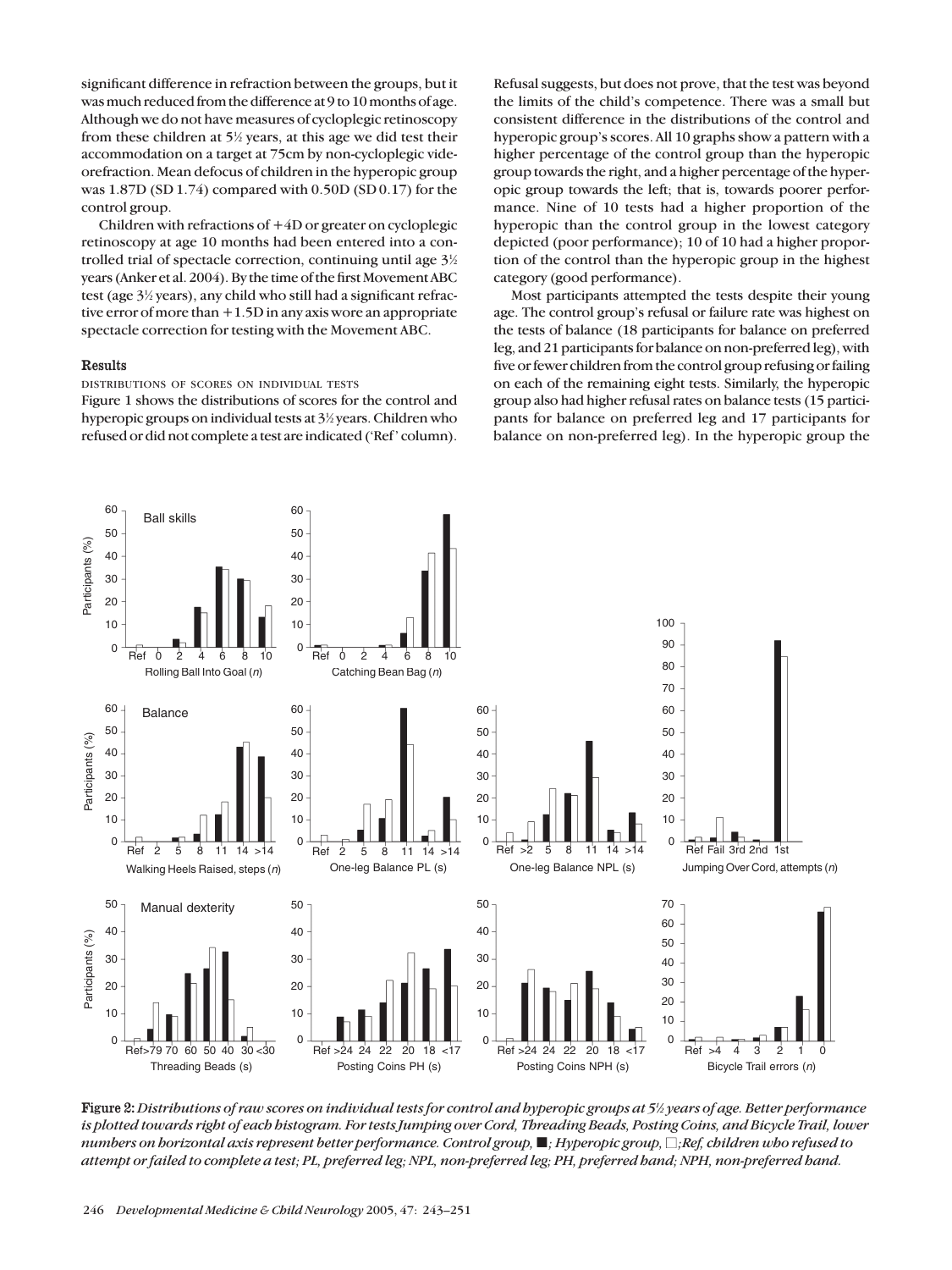walking and jumping tests were also refused by proportions approaching or exceeding 10% (nine and 11 participants respectively). Individually, 104 control and 84 hyperopic group children attempted all tests. Six children from the control group accounted for nearly half (33 of 68) of the control group's refusals; eight children from the hyperopic group accounted for more than half (35 of 66) of the group's refusals.

Figure 2 shows the distribution of control and hyperopic groups' scores at 51 ⁄2 years of age. Again, children in the control group are better represented towards the right of the histograms, indicating better performance than children in the hyperopic group, although the pattern is less consistent than at  $3\frac{1}{2}$  years of age.

Both groups' refusal/failure rates were lower than they had been at the younger age; eight of the 10 tests were attempted by all 113 controls, and each of the remaining three tests were refused or failed by only one child. Only one test was completed by all 99 children in the hyperopic group, with between one and three refusals on each of the others. Four children accounted for 14 of the hyperopic group's 16 refusals.

## MEDIAN SCORES AND STATISTICAL COMPARISONS

Table III shows median and mean scores at ages  $3\%$  and  $5\%$  years for the two groups. Mann–Whitney *U* tests comparing the groups' scores are also presented. A higher score does not equal better performance on every test; for example, with bead threading or coin posting lower times are better. Tests on which low scores are best are indicated in the table with a dagger.

At  $3\frac{1}{2}$  years of age, differences between groups were significant on three tests: Rolling Ball in Goal, Walking with Heels Raised, and Posting Coins with the preferred hand (see Table III). The difference between the proportion of each group refusing to attempt the jump test, was 11 of 110 (10%) hyperopic and 4 of 131 (3%) control, was significant ( $\chi^2$ =4.94, *p*<0.05).

At 5<sup>1/2</sup> years of age, both the control and hyperopic groups' median scores were better than at  $3\frac{1}{2}$  years despite the stricter procedural requirements for the older age group on some of the tests (see Table II). The one test on which 5<sup>1</sup>/<sub>2</sub>-year median scores were worse, bead threading, required twice the number of beads (12) to be threaded at the later age. At age 5<sup>1/2</sup> years, differences between control and hyperopic groups were significant on five tests: Catching Bean Bag, Walking with Heels Raised, One-leg Balance (preferred leg), One-leg Balance (nonpreferred leg), and Threading Beads (see Table III).

## TOTAL IMPAIRMENT SCORES AT  $5\frac{1}{2}$  YEARS OF AGE

The data presented so far have been the raw scores obtained on each test. These constitute the most sensitive measures of differences in performance; once raw scores are converted to the Movement ABC's standardized impairment scores, the top 85% of the population, scoring 0 (no impairment), become undifferentiated. To provide a direct comparison of our two groups' performance with previously published Movement ABC age norms, and to determine the proportion of children with a clinically significant impairment in each group, raw scores at age 5<sup>1/2</sup> years were converted to total impairment scores. These denote performance at the level of the top 85% (impairment score 0) of children 4 and 5 years old, and those in the bottom 15% (impairment score 1), 10% (score 2), 5% (score 3), 2% (score 4), and 1% (score 5). Standard scores for balance and coin posting are obtained by averaging the scores for the preferred and non-preferred hand/leg tests. Impairment scores for the eight tests are then summed to give a total impairment score, which also corresponds to a standardized centile. At ages 4 and 5 years, a total impairment score of 17 or greater indicates performance at or below the 5th centile and a definite motor problem.

Impairment scores on individual tests at age  $5\%$  years were summed to give total impairment scores for 113 children in the control and 98 children in the hyperopic group (one child who attempted less than six of the 10 tests was omitted from this analysis). It should be noted that the children in our groups were towards the high end of the age group (4 and 5 years) for which the scores were normalized. The control group median impairment score was 3, which corresponds to the 56th centile on the normalization for children 4 and 5 years old, whereas the hyperopic group median was 4.5, which corresponds to the 42nd centile. The difference between groups was significant (Mann–Whitney  $U=4012$ ,  $p < 0.001$ ).

One child (0.9%) in the control group met the criterion for a definite motor problem (score greater or equal to 17; 5th centile), compared with five (5.1%) in the hyperopic group. A statistical comparison of these proportions did not reach significance (Fisher's exact test *p*=0.10). However, using a cutoff value to split performance into categories of such unequal size does not form the basis for a sensitive test of differences.

Table III: Median (mean) scores obtained by control and hyperopic groups on individual Movement ABC tasks at  $3\%$ and  $5\%$  years of age, with results of Mann–Whitney  $U$  tests

| <b>Test</b>                             | Units                                 | Median (mean) score |           | $\mathcal{D}$ |
|-----------------------------------------|---------------------------------------|---------------------|-----------|---------------|
|                                         |                                       | Control             | Hyperopic |               |
| Age 3 <sup>1</sup> / <sub>2</sub> years |                                       |                     |           |               |
| Catch Bean Bag                          | Bags caught                           | 6(6.4)              | 6(5.9)    | ns            |
| <b>Roll Ball</b>                        | Balls rolled into goal                | 5(4.7)              | (3.9)     | < 0.05        |
| Walk                                    | Steps walked                          | 7(8.3)              | 5(6.4)    | < 0.001       |
| Jump                                    | Score <sup>a, b</sup>                 | 0(1.0)              | 0(1.5)    | ns            |
| Balance (PL)                            | Seconds balanced                      | 4(4.7)              | 4(4.3)    | ns            |
| Balance (NPL)                           | Seconds balanced                      | 3(4.7)              | 3(4.5)    | ns            |
| $Coin$ (PH)                             | Seconds taken <sup>a</sup> $24(24.5)$ |                     | 26(26.3)  | < 0.01        |
| Coin (NPH)                              | Seconds taken <sup>a</sup> $27(28.8)$ |                     | 28(30.5)  | ns            |
| Beads: (6 beads)                        | Seconds taken <sup>a</sup> $46(49.1)$ |                     | 46 (49.2) | ns            |
| <b>Bicycle Trail</b>                    | Errors made <sup>a</sup>              | 6(6.6)              | 6(7.0)    | ns            |
| Age 5½ years                            |                                       |                     |           |               |
| Catch Bean Bag <sup>c</sup>             | Bags caught                           | 9(8.6)              | 8(8.2)    | <0.05         |
| <b>Roll Ball</b>                        | Balls rolled into goal                | 6(6.1)              | 6(6.4)    | ns            |
| Walk                                    | Steps walked $14(13.0)$               |                     | 13(12.1)  | < 0.01        |
| Jump <sup>d</sup>                       | Score <sup>a, b</sup>                 | 0(0.3)              | 0(0.6)    | ns            |
| Balance (PL)                            | Seconds balanced                      | 11(11.8)            | 11(9.5)   | < 0.001       |
| Balance (NPL)                           | Seconds balanced                      | 9(9.7)              | 7(7.9)    | < 0.01        |
| Coin (PH)                               | Seconds taken $4$ 19 (19.1)           |                     | 19(19.8)  | ns            |
| Coin (NPH)                              | Seconds taken <sup>a</sup> 21 (21.8)  |                     | 22(22.3)  | ns            |
| Beads (12 beads)                        | Seconds taken <sup>a</sup> 55 (57.0)  |                     | 59 (63.0) | < 0.05        |
| <b>Bicycle Trail</b>                    | Errors made <sup>a</sup>              | 0(0.5)              | 0(0.6)    | ns            |

<sup>a</sup>Lower score indicates better performance. <sup>b</sup>Score: 0, jump on first attempt; 2, jump on second attempt; 3, jump on third attempt; 5, fail on third attempt. CBean bag can be gathered to body at age 3<sup>1</sup>/<sub>2</sub> years, but must be a clean catch at 5½ years.  $^{\rm d}$ Must land with feet together at age 51 ⁄2 years. *ns*, not significant; PL, preferred leg; NPL, non-preferred leg; PH, preferred hand; NPH, non-preferred hand.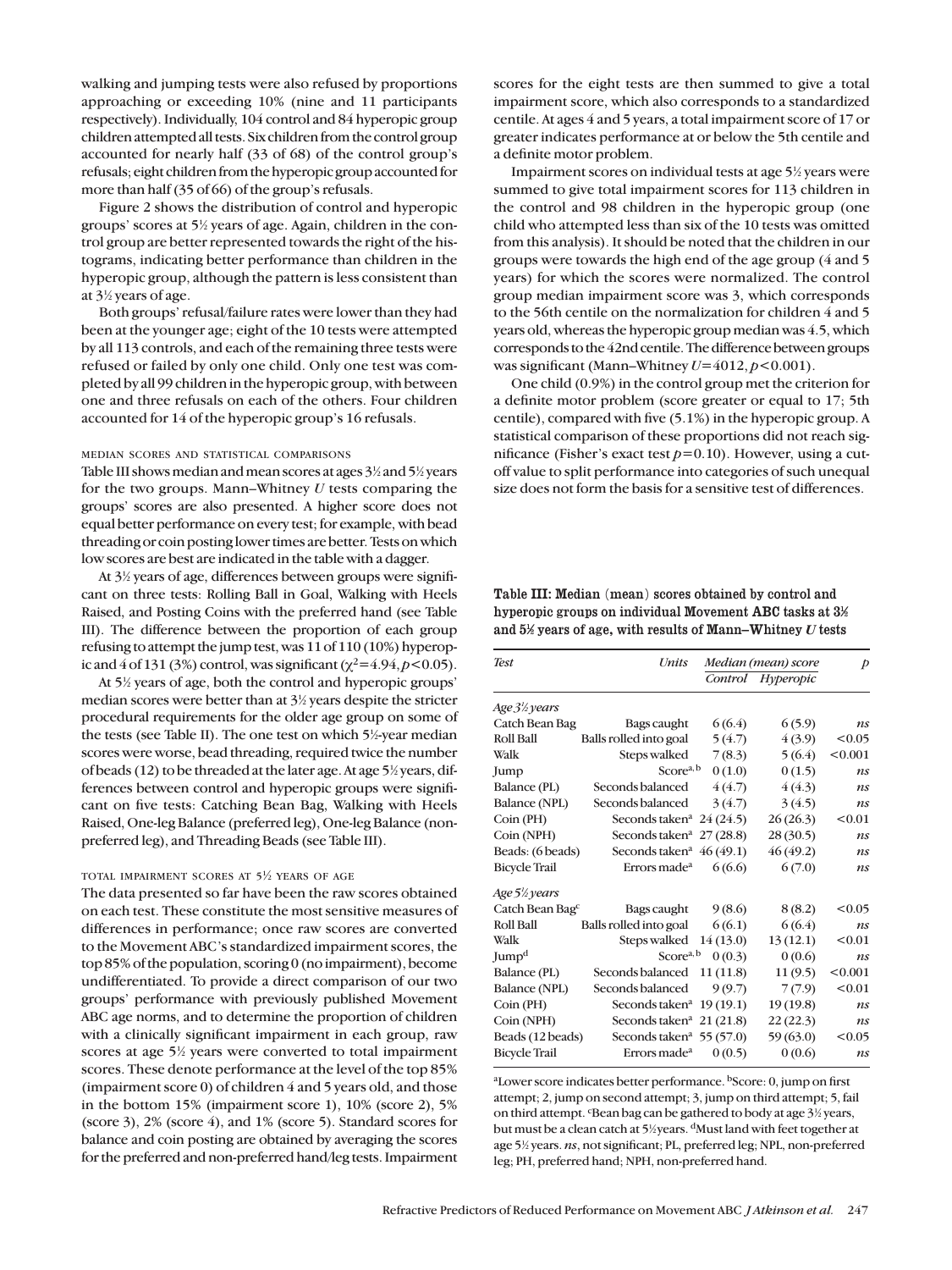## MEAN *Z*-SCORES

Total impairment score is a standard overall measure from the Movement ABC, but loses much of the detail in the data and is not normally distributed (distribution peaks at lowest obtainable value, 0). An alternative outcome measure is mean *z*-score, which for each child is the average of that child's *z*scores (number of SDs from control group's mean) on the eight tests. Because this is derived directly from the raw scores, this is the most sensitive outcome measure and it is also normally distributed. Mean *z*-scores were calculated at age  $3\frac{1}{2}$ years for 128 children in the control group and for 108 children in the hyperopic group. Children who did not complete at least six of the 10 individual tests were omitted; those with one to four tests missing were averaged from the tests which were performed (preferred/non-preferred values for the coin and balance tests averaged beforehand when both were available). For children age  $3\frac{1}{2}$  years, the control group's mean *z*-score was significantly different to the hyperopic group's score on an independent-samples *t*-test (0.01 [SD0.50] vs –0.24 [SD0.47]; *t*=3.56, *p*<0.001): a mean difference of 0.23 with 95% confidence interval (CI) 0.10 to 0.35. Mean *z*-scores were calculated at 5<sup>1</sup>/<sub>2</sub> years of age for 113 children in the control group and 98 in the hyperopic group (one child who did not complete at least six tests was omitted). For children age 5<sup>1/2</sup> years, the control group's mean *z*-score was significantly different to the hyperopic group's score (0.00 [SD 0.49] vs –0.28 [SD 0.61]; *t*=3.72, *p*<0.001): a mean difference of 0.28 with 95% CI 0.13 to 0.43. These results only confirm the significant difference already found by the nonparametric comparison of total impairment scores reported above. However, a normally distributed outcome measure makes it possible to ask a further question about the groups' distributions and the source of the hyperopic group's deficit.

### DISTRIBUTIONS OF OVERALL SCORES

On total impairment scores, mean *z*-scores, and several individual tests the hyperopic group performed significantly worse than the control group. These differences could be due to a widespread but mild deficit in the hyperopic group, or they could be due to a minority of hyperopic group children performing very badly. If only the first of these effects ('widespread/mild deficit') were operating, histograms of overall performance in both groups would show similar (normal) distributions, but in the hyperopic group the whole distribution would be shifted towards poorer performance. The most commonly occurring value (peak) of the hyperopic

## Table IV: Normalization calculated from control group data for 3½-year-old children

| <i>Standard</i><br>score | Centile          | balls rolled<br>in goal | bags caught | Roll Ball: Catch Bean Bag: Walk Heels Raised: Thread Bead:<br>steps walked | time(s)   | Post Coins PH:<br>time(s) | Post Coins NPH: Bicycle Trail:<br>time(s) | errors    |
|--------------------------|------------------|-------------------------|-------------|----------------------------------------------------------------------------|-----------|---------------------------|-------------------------------------------|-----------|
| $\Omega$                 | >15th            | $2 - 10$                | $4 - 10$    | $5 - 15$                                                                   | $0 - 62$  | $0 - 28$                  | $0 - 35$                                  | $0 - 10$  |
|                          | 15 <sub>th</sub> |                         | 3           | 4                                                                          | $63 - 68$ | $29 - 30$                 | $36 - 37$                                 | $11 - 12$ |
| <sup>2</sup>             | 10th             |                         |             | 3                                                                          | 69–80     | $31 - 32$                 | $38 - 40$                                 | $13 - 14$ |
| 3                        | 5th              | $\Omega$                | 2           | 2                                                                          | 81-88     | $33 - 37$                 | $41 - 46$                                 | $15 - 18$ |
| 4                        | 2nd              |                         |             |                                                                            | $89 - 95$ | $38 - 40$                 | $47 - 49$                                 | $19 - 21$ |
| $\sim$                   | 1st              |                         | 0           | 0                                                                          | $96+$     | $41+$                     | $50+$                                     | $22+$     |

Ranges of raw scores corresponding to standardized scores (centiles) are indicated. One-leg Balance and jump tests are not shown; these tests were excluded from battery as they were considered too demanding for this age group. PH, preferred hand; NPH, non-preferred hand; -, no equivalent score for this centile.



Figure 3: *Distributions of mean z-scores for control and hyperopic groups at 31 ⁄2 and 51 ⁄2 years of age.*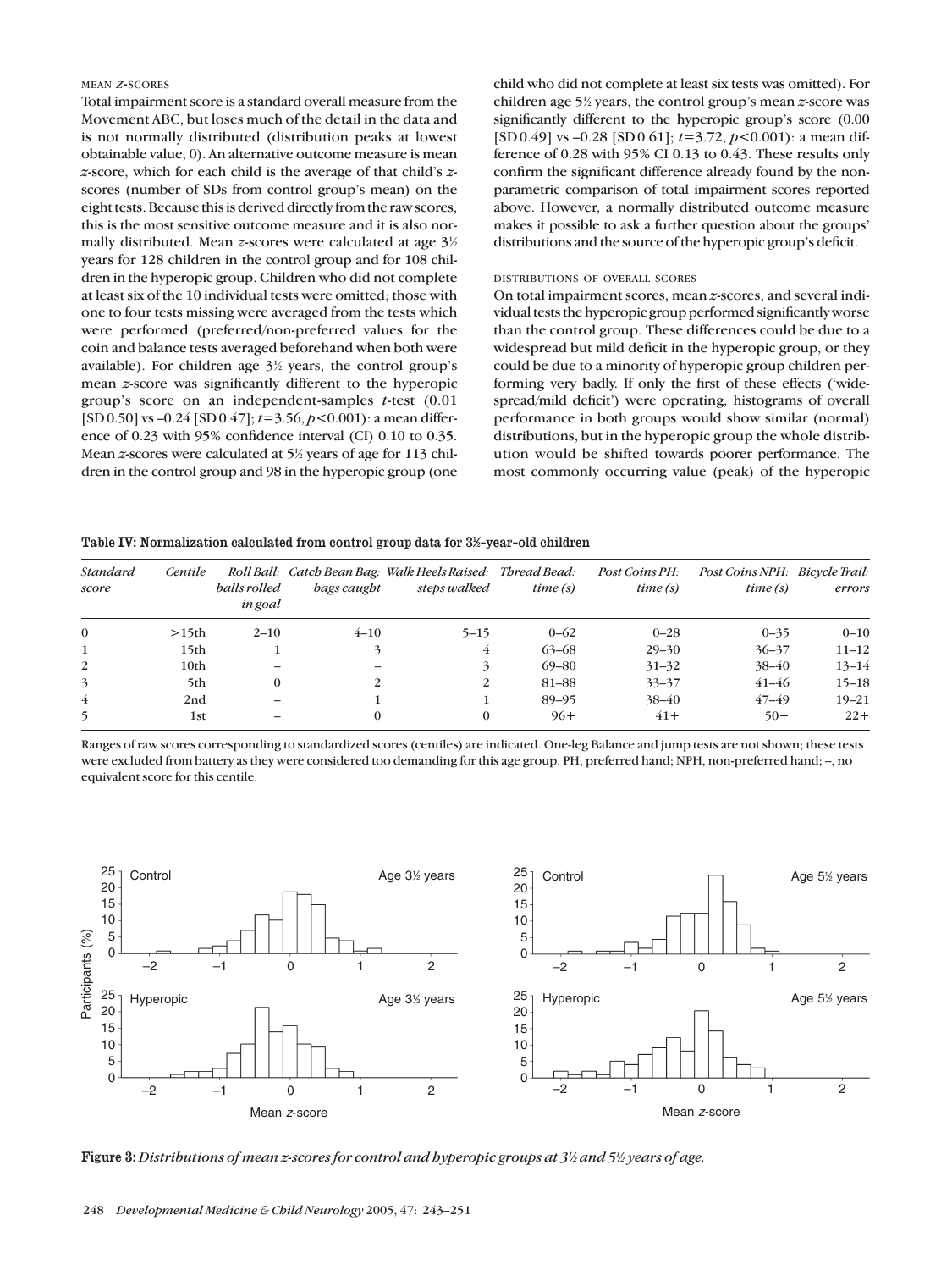group's distribution would therefore be lower, but the shapes of the two distributions would be similar. If only the second effect ('rare/large deficit') were operating, then the hyperopic group's distribution would differ from the control group by a long tail of outlying poor performers (negative skew), but the central portions of the hyperopic group's distribution would not be shifted. If both of these effects were in operation, then the hyperopic group would be characterized by both a stronger negative skew and a shifted distribution.

Figure 3 shows the distribution of mean *z*-scores at ages 3½ and 51 ⁄2 years for the two groups. At both ages the hyperopic group's distribution is shifted to the left in relation to the control group's and peaks at a lower value, but the hyperopic group's histograms do not appear more negatively skewed. Indeed, at both ages the control group's skew is the more negative: at age 31 ⁄2 years the hyperopic group had a skewness of –0.23 (standard error of the mean [SEM] 0.23) compared with the control group's  $-0.36$  (SEM 0.21); at age  $5\frac{1}{2}$  years they had a skewness of –0.74 (SEM 0.24) compared with the controls' –0.90 (SEM 0.23). Therefore, there is evidence for a widespread/mild deficit in the hyperopic group, but no evidence for a rare/large deficit in a subset of this group.

#### STRABISMUS AND PRETERM BIRTH

As has previously been reported, hyperopia in infancy significantly increases the risk of strabismus (Atkinson et al. 1996). Strabismus is also known to be associated with deficits of visual–proprioceptive coordination (Mon-Williams et al. 1999). Of the 241 children in our groups tested at age  $3\frac{1}{2}$  years, 12 had developed strabismus; all of these were in the hyperopic group. Of the 212 tested at age 5<sup>1/2</sup> years, 15 had developed strabismus, again all in the hyperopic group. It is possible that strabismus would contribute to poorer performance in the hyperopic group, because children who had strabismus might have difficulties with components of tasks requiring stereoscopic vision.

Our analyses of overall outcome (mean *z*-scores at  $3\frac{1}{2}$  and 51 ⁄2 years of age) were therefore repeated, making a distinction between children who had strabismus and non-strabismic children in the hyperopic group. At age  $3\frac{1}{2}$  years non-strabismic children in the hyperopic group had a mean *z*-score of –0.22 (SD0.48), which remains significantly different from the control group  $(t=3.27, p<0.01;$  mean difference=0.22; 95% CI 0.09 to 0.35). This shows that strabismus alone did not account for the difference between these groups. Children who had strabismus in the hyperopic group had a mean of –0.31 (SD0.41), which was not significantly different from the nonstrabismic children in this group (*t*=0.59, *p*=0.56; mean difference=0.08, 95% CI –0.20 to 0.37), although the small group size (*n*=12) means that any test for differences would not be very sensitive. At age 5<sup>1</sup>/<sub>2</sub> years non-strabismic children in the hyperopic group had a mean *z*-score of –0.23 (SD0.59), significantly different from the control group  $(t=3.01, p<0.01;$  mean difference=0.23; 95% CI –0.08 to 0.38). Children who had strabismus in the hyperopic group had a mean *z*-score of –0.62 (SD 0.66) which, despite the small group size, was significantly different from the non-strabismic children in this group (*t*=2.15, *p*<0.05; mean difference=0.38; 95% CI –0.02 to 0.74). This indicates that strabismus was associated with worse performance but could not account for the deficit in the hyperopic group.

Preterm birth at less than 34 weeks' gestation is associated with subtle changes in periventricular white matter, and has been shown to predict poor performance on the Motor ABC (Jongmans et al. 1998). Of the children tested at  $3\frac{1}{2}$  years of age, the numbers born more than 6 weeks preterm were: control group  $n=5$ , and hyperopic group  $n=6$ . Of those children tested at age 51 ⁄2 years the numbers were: control group  $n=6$ , and hyperopic group  $n=3$ . The deficit in the hyperopic group could not, therefore, be explained by a higher incidence of preterm birth in that group. Nevertheless, preterm birth might have contributed to motor difficulties. At  $3\frac{1}{2}$ years of age, preterm children in the control group obtained a mean *z*-score of –0.28 (SD0.36) compared with 0 (SD0.50) for those born at greater than 34 weeks' gestation, and children born preterm in the hyperopic group obtained a mean *z*-score of –0.54 (SD0.49) compared with –0.22 (SD0.46) for the children born at term. At 5<sup>1</sup>/<sub>2</sub> years of age, preterm children in the control group obtained a mean *z*-score of –0.16 (SD0.67) compared with 0.01 (SD0.48) for children born at term; preterm children in the hyperopic group obtained a mean *z*-score of –0.45 (SD 0.66) compared with –0.28 (SD 0.61) for children born at term. The results are consistent with the previous finding that preterm birth contributes to motor deficits, although at both ages the numbers of preterm children were too low for a reliable statistical comparison with the children born at term. However, the differences between term control and term hyperopic group children remained significant at ages  $3\frac{1}{2}$  years ( $t=3.41$ ,  $p<0.001$ ; mean difference 0.22 with 95% CI 0.09 to 0.35) and 51 ⁄2 years (*t*=3.71, *p*<0.001; mean difference 0.28 with 95% CI 0.13 to 0.44).

#### SPECTACLE CORRECTION

Of the hyperopic group tested at age  $3\frac{1}{2}$  years, 69 children had been included in our trial of spectacle correction. The mean *z*-score of children who wore a correction (*n*=37, mean *z*=–0.40, SD 0.46) did not differ significantly from the mean *z*-score of those who either were not treated or were treated but did not wear their spectacles (*n*=32, mean *z*=–0.26, SD 0.40). Of the hyperopic group tested at age  $5\frac{1}{2}$  years, 62 had been included in the trial. The mean *z*-scores of children who had worn spectacles  $(n=32, \text{ mean } z=-0.30, \text{ SD } 0.57)$ and those who had not (*n*=30, mean *z*=–0.37, SD 0.72) did not differ significantly.

This suggests that although compliant wearing of spectacles with a partial correction between 10 months and 4 years improves visual outcome (Anker et al. 2004), spectacle correction for hyperopia did not improve the performance of children on the Movement ABC at either 3<sup>1/2</sup> or 5<sup>1/2</sup> years of age.

#### GROUP DEMOGRAPHICS

Weneed to ask whether the difference in performance between the refractive groups is a consequence of some other demographic difference between these groups. The proportions of males and females in the hyperopic and control groups (see 'Participants' in Method section, and Table I) did not differ at either the stage when the children were assigned to these refractive groups ( $\chi^2$ =0.23; *p*=0.63) or at the follow-ups at 3<sup>1</sup>/<sub>2</sub> and 5<sup>1</sup>/<sub>2</sub> years of age ( $\chi^2$ =0.36 and 0.06; *p*=0.55 and 0.80 respectively). Other demographic data were not explicitly collected but, on the basis of postal codes, we can divide the families into groups from districts with higher (>£210,000) and lower mean house prices in 2003, a measure that provides a rough indicator of social–economic status. In the initial sample there was no difference in the proportion of hyperopic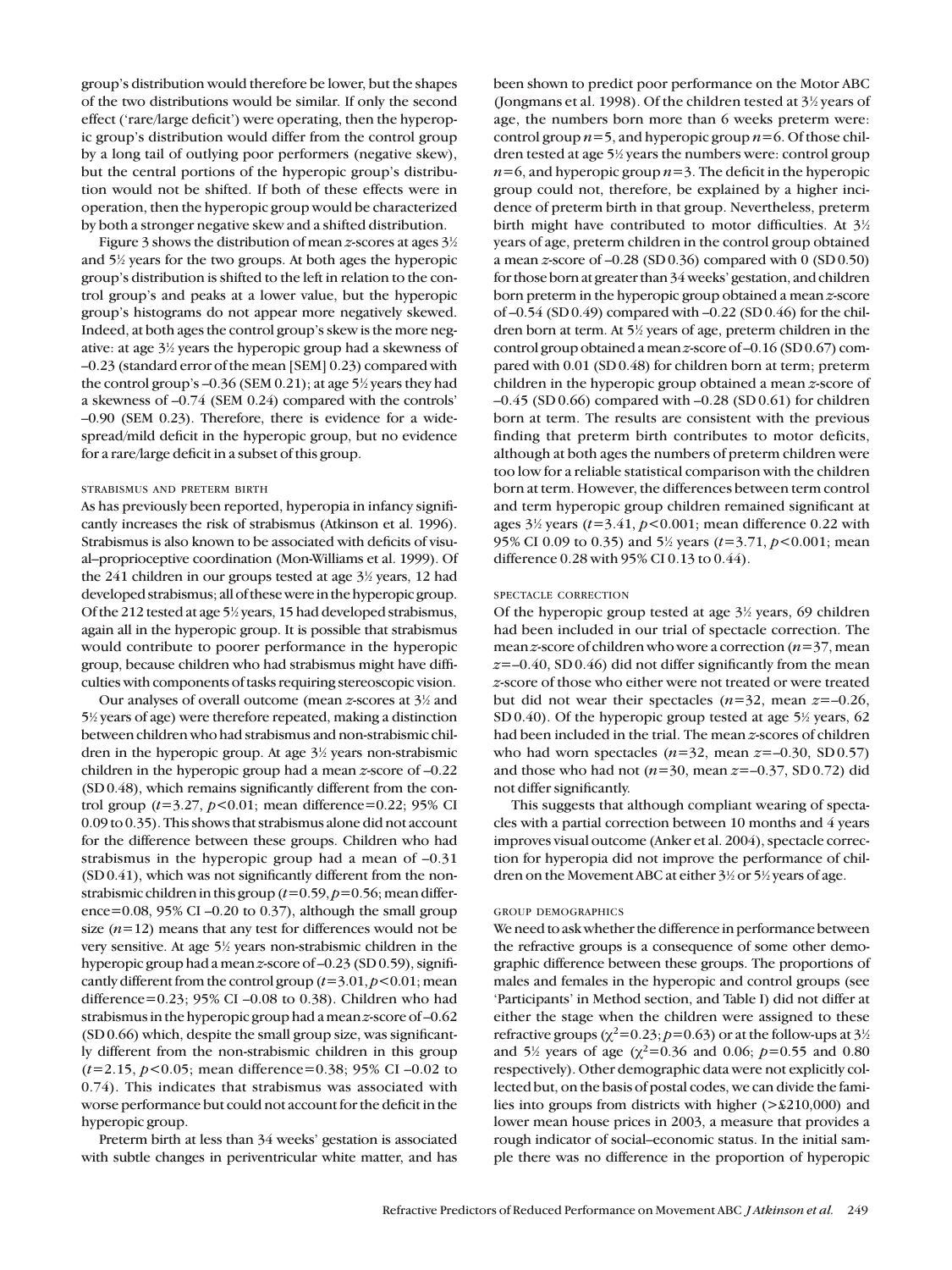group children living in higher-priced areas (49.6%) compared with controls (49.4%). The difference in overall dropout rate between families from the higher-priced areas (43.4%) and those from the lower-priced areas (50.9%) was not statistically significant ( $\chi^2$ =2.40, *p*=0.12). Furthermore, among those attending for the motor ABC, there remained no difference between hyperopic and control groups in the proportion from higher-priced areas (hyperopic, 53.5%; control, 54.7%;  $\chi^2$ =0.04, *p*=0.84). Thus, such evidence as we have does not suggest a demographic difference between the hyperopic and control groups tested.

## NORMALIZATION FOR AGE 3<sup>1/2</sup> YEARS

The control group's data from our tests at  $3\frac{1}{2}$  years can be used to produce a normalization of the Movement ABC for that age. The originally published normalization (Henderson and Sugden 1992) extended down only to age 4 years. The ranges of raw scores corresponding to the top 85% (impairment score 0) and the bottom 15th, 10th, 5th, 2nd, or 1st centiles (impairment scores 1, 2, 3, 4, and 5) are presented in Table IV. Because the One-leg Balance and jump tests were refused or not completed by a high proportion of children, these were deemed too difficult to use reliably at this age and were not included in the normalization. On the other tests, refusals or failures to complete were excluded from the normalization. Our figures are based on a relatively small number of children and are therefore less precise than the published norms for older ages. Nevertheless we believe that these norms will be of value for the detection of  $3\frac{1}{2}$ -year-old children with serious motor difficulties.

## **Discussion**

This study has yielded two kinds of result. First, we have considered in detail the poor performance of children who had been significantly hyperopic in infancy in comparison with the control group without significant refractive errors in infancy. We will discuss this further in a later section. Second, the data from the control group provide norms on the Movement ABC for children between the ages of  $3\frac{1}{2}$  and 4 years, younger than the groups for whom the test has previously been normalized.

## NORMALIZATION OF THE MOVEMENT ABC AT  $3\frac{1}{2}$  years

Most of the tests have proved to be usable, sensitive measures of performance for this age group, with the exception of balancing on one leg and jumping. These tests proved too difficult for a significant proportion of children and consequently we would recommend that they not be included at this age. It must be remembered that the children only attempted each test once, and the normalization, therefore, applies only to a first attempt on each test. The scores on all other tests show improvements in visuomotor development between 3 and 4 years of age, with sufficient sensitivity to obtain useful individual scores for children in this age range.

# DIFFERENCES IN PERFORMANCE BETWEEN CONTROL AND HYPEROPIC GROUPS

At both 3<sup>1/2</sup> years and 5<sup>1/2</sup> years of age, children who had been hyperopic in infancy performed significantly worse than controls on at least one test from each of the three categories manual dexterity, balance, and ball skills. Overall, children in the control group scored a little better on nearly all tests in both age groups. However, some of these differences between groups were quite small. When results on individual tests were summed to give an overall measure of motor competence, the hyperopic group's mean total impairment score was significantly higher, with 5.1% of the children in the hyperopic group meeting the criterion for a clinically significant impairment compared with 0.9% of the control group.

Comparison of the distribution of overall scores indicated that the modest overall deficit in the hyperopic group was not a consequence of a few individuals showing large deficits. The hyperopic distribution was characterized by a lower modal (peak) value, but the negative skew was no greater in the hyperopic group than in the control group.

Three hypotheses can be suggested for the poorer performance of children in the hyperopic group. The first possibility is that children in the hyperopic group were still significantly hyperopic at ages  $3\frac{1}{2}$  and  $5\frac{1}{2}$  years and did not fully accommodate to overcome their hyperopia. The resulting blur would have led to poorer performance on these visuomotor tests, particularly those requiring sharp vision in nearby space (e.g. bead threading). We do not think this is likely because the difference in refraction, although present, was much reduced by 31 ⁄2 years of age, and any child with a remaining significant refractive error was corrected with spectacles at testing in this study. The difference in defocus measured by non-cycloplegic videorefraction between the groups was also small and seems unlikely to be a major cause of the deficit in the hyperopic group. Furthermore, the group differences were at least as marked on balance and locomotion tasks as on those requiring good accommodation and foveation (tracking, bead threading, and coin posting). Of course, it is possible that for individual children in the hyperopic group who remained markedly hyperopic and did not accommodate consistently, blurred vision might have contributed to their deficits. However, children with hyperopia over +1.5D wore spectacles for visual correction for testing.

A second possibility is that the poorer performance on the visuomotor tasks for the hyperopic group was a direct consequence of early, uncorrected refractive errors leading to mild amblyopia in many children in this group. Support for this hypothesis comes from the finding that the mean acuity of the hyperopic group was significantly lower than that of the control group at this age, even when remaining hyperopia was corrected at testing (Anker et al. 2000). A combination of uncorrected refractive error, poor accommodation, and amblyopia might contribute to the deficits on motor tasks. However, this is unlikely given that many of the Movement ABC tests do not make high demands on visual acuity, and also that we found that children who had been treated with a partial correction by spectacles in the hyperopic group and who had worn their spectacles were not significantly better on the Movement ABC tests at either  $3\frac{1}{2}$  or  $5\frac{1}{2}$  years of age than hyperopic group children who had not worn spectacles.

The third possibility is that hyperopia in infancy is associated with mild delays in brain development generally and that performance on other sensitive measures of development is likely to be poorer than in children without refractive errors in infancy. This is consistent with our result that the hyperopic group as a whole had depressed Movement ABC scores in comparison with the control group, and with our findings that the hyperopic group showed significantly poorer performance between 12 months and 5 years of age across a range of other developmental tests of visual perception and